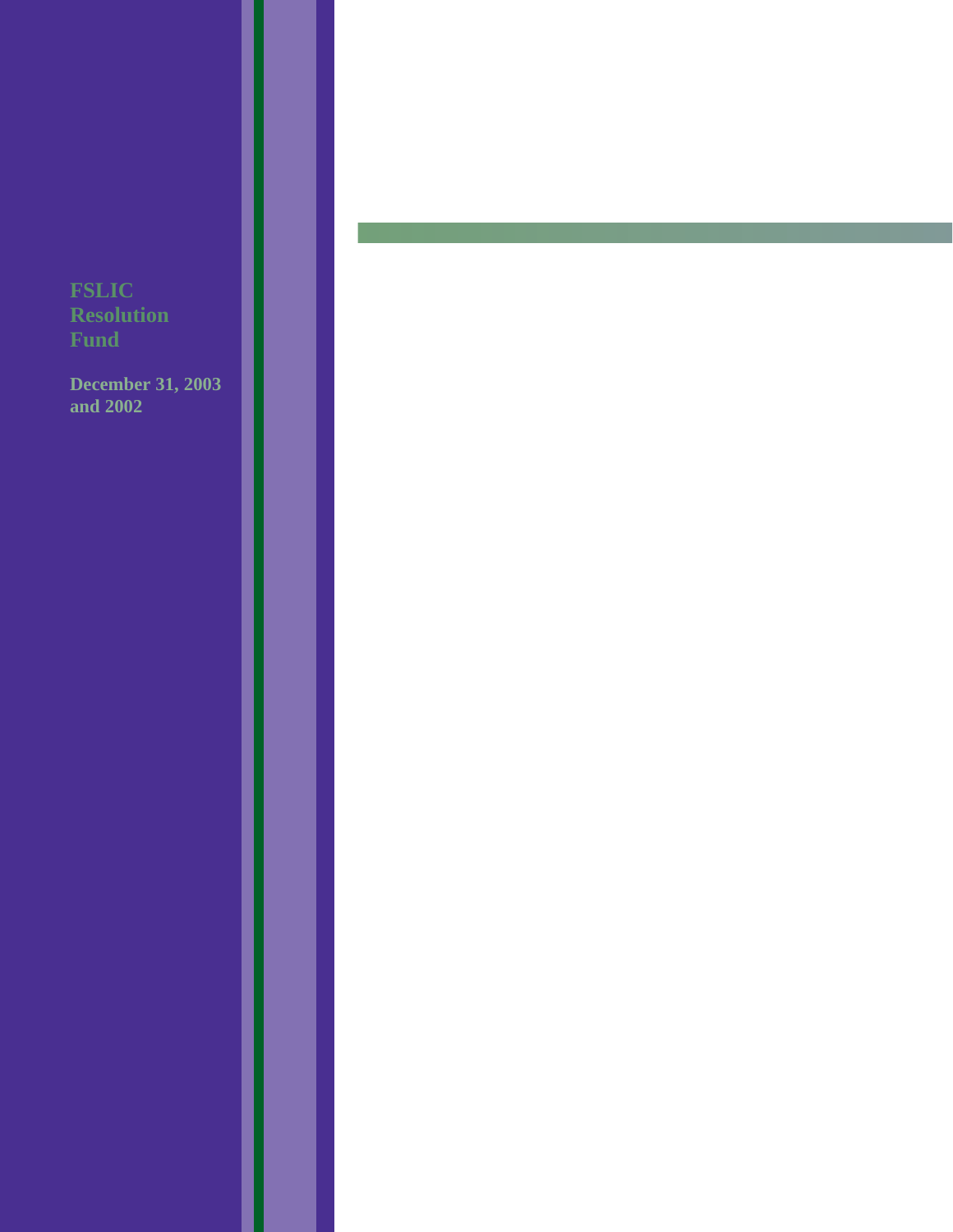## Federal Deposit Insurance Corporation **FSLIC Resolution Fund Balance Sheets at December 31**

### Dollars in Thousands

|                                                                    | 2003            | 2002                    |
|--------------------------------------------------------------------|-----------------|-------------------------|
| <b>Assets</b>                                                      |                 |                         |
| Cash and cash equivalents                                          | \$<br>3,278,532 | \$<br>3,618,330         |
| Receivables from thrift resolutions and other assets, net (Note 3) | 198,432         | 251,929                 |
| <b>Total Assets</b>                                                | 3,476,964<br>\$ | 3,870,259<br>s          |
| <b>Liabilities</b>                                                 |                 |                         |
| Accounts payable and other liabilities                             | \$<br>19,381    | $\mathsf{\$}$<br>14,408 |
| Contingent liabilities for litigation losses and other (Note 4)    | 1,169           | 546                     |
| <b>Total Liabilities</b>                                           | 20,550          | 14,954                  |
| <b>Resolution Equity (Note 6)</b>                                  |                 |                         |
| Contributed capital                                                | 126,377,851     | 126,827,821             |
| Accumulated deficit                                                | (122, 962, 936) | (123, 015, 273)         |
| Unrealized gain on available-for-sale securities, net (Note 3)     | 41,499          | 42,757                  |
| Accumulated deficit, net                                           | (122, 921, 437) | (122, 972, 516)         |
| <b>Total Resolution Equity</b>                                     | 3,456,414       | 3,855,305               |
| <b>Total Liabilities and Resolution Equity</b>                     | \$<br>3,476,964 | \$<br>3,870,259         |

*The accompanying notes are an integral part of these financial statements.*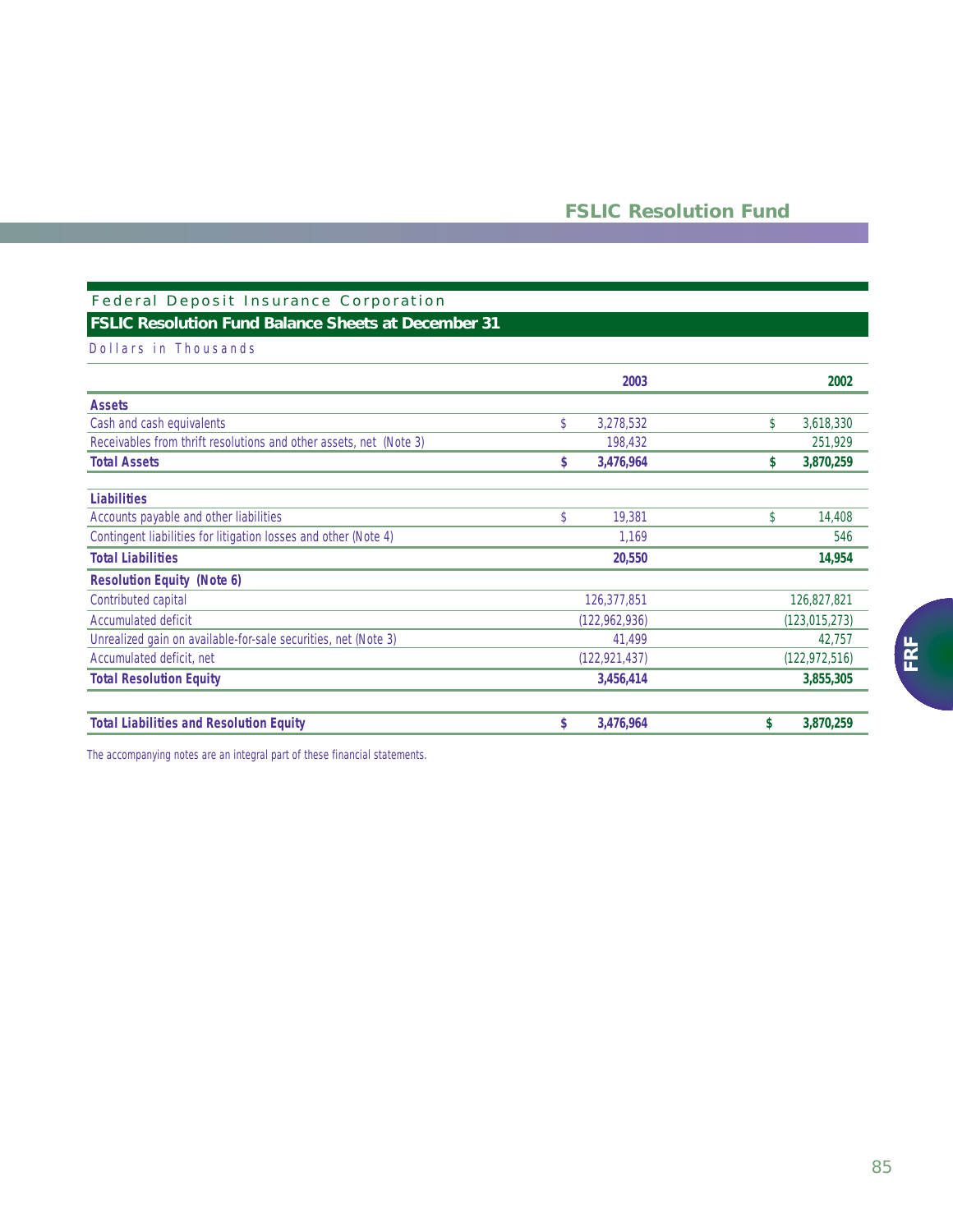# Federal Deposit Insurance Corporation

## **FSLIC Resolution Fund Statements of Income and Accumulated Deficit for the Years Ended December 31**

Dollars in Thousands

|                                                                                                      | 2003                  | 2002                  |
|------------------------------------------------------------------------------------------------------|-----------------------|-----------------------|
| Revenue                                                                                              |                       |                       |
| Interest on U.S. Treasury obligations                                                                | \$<br>32,902          | \$<br>46,835          |
| Realized gain on investment in securitization-related assets acquired<br>from receiverships (Note 3) | 756                   | 352,486               |
| Other revenue                                                                                        | 16.849                | 33,756                |
| <b>Total Revenue</b>                                                                                 | 50,507                | 433,077               |
| <b>Expenses and Losses</b>                                                                           |                       |                       |
| Operating expenses                                                                                   | 27,828                | 45,684                |
| Provision for losses (Note 5)                                                                        | (57, 832)             | (149, 359)            |
| Expenses for goodwill settlements and litigation (Note 4)                                            | 15,324                | 40,351                |
| Other expenses                                                                                       | 12,850                | 5,856                 |
| <b>Total Expenses and Losses</b>                                                                     | (1,830)               | (57, 468)             |
| <b>Net Income</b>                                                                                    | 52,337                | 490,545               |
| Unrealized loss on available-for-sale securities, net (Note 3)                                       | (1,258)               | (263, 590)            |
| <b>Comprehensive Income</b>                                                                          | 51,079                | 226,955               |
| <b>Accumulated Deficit - Beginning</b>                                                               | (122, 972, 516)       | (123, 199, 471)       |
| <b>Accumulated Deficit - Ending</b>                                                                  | (122, 921, 437)<br>\$ | (122, 972, 516)<br>\$ |

*The accompanying notes are an integral part of these financial statements.*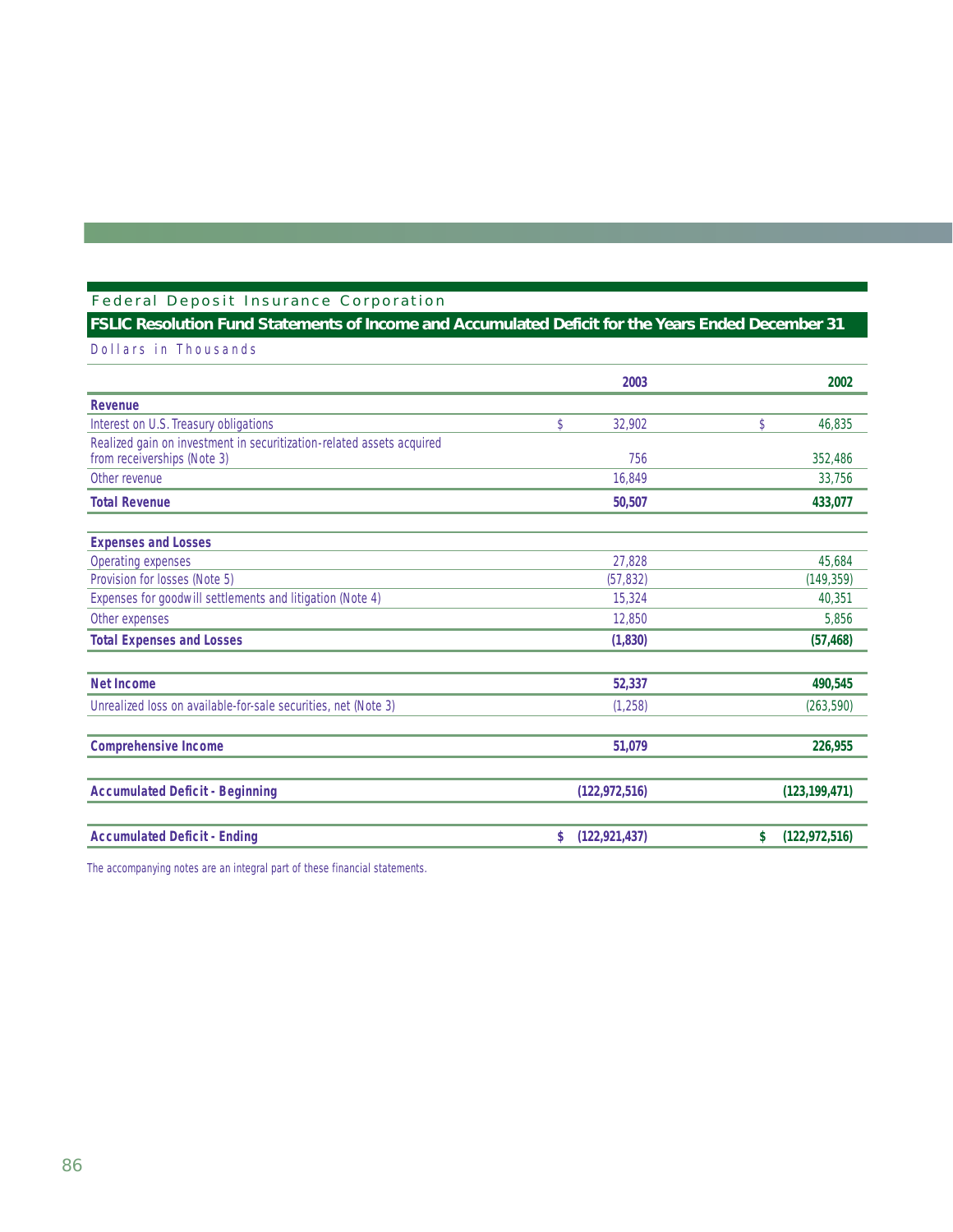## Federal Deposit Insurance Corporation **FSLIC Resolution Fund Statements of Cash Flows for the Years Ended December 31**

| Dollars in Thousands                                                    |                         |                 |
|-------------------------------------------------------------------------|-------------------------|-----------------|
|                                                                         | 2003                    | 2002            |
| <b>Operating Activities</b>                                             |                         |                 |
| <b>Provided by:</b>                                                     |                         |                 |
| Interest on U.S. Treasury obligations                                   | $\mathsf{\$}$<br>32,902 | 46,835<br>\$    |
| Recoveries from thrift resolutions                                      | 115.437                 | 316.439         |
| Miscellaneous receipts                                                  | 39,079                  | 32,607          |
| Used by:                                                                |                         |                 |
| Operating expenses                                                      | (31, 643)               | (44, 421)       |
| Disbursements for thrift resolutions                                    | (11, 842)               | (30, 373)       |
| Disbursements for goodwill settlements and judgments                    | (30)                    | (21, 459)       |
| Disbursements for goodwill litigation expenses                          | (35, 274)               | (18, 892)       |
| Miscellaneous disbursements                                             | (4,286)                 | (9, 119)        |
| <b>Net Cash Provided by Operating Activities (Note 8)</b>               | 104,343                 | 271,617         |
| <b>Investing Activities</b>                                             |                         |                 |
| Investment in securitization-related assets acquired from receiverships | 5.829                   | 1,101,525       |
| <b>Net Cash Provided by Investing Activities</b>                        | 5,829                   | 1,101,525       |
| <b>Financing Activities</b>                                             |                         |                 |
| <b>Provided by:</b>                                                     |                         |                 |
| U.S. Treasury payments for goodwill settlements                         | 30                      | 21,459          |
| Used by:                                                                |                         |                 |
| Payments to Resolution Funding Corporation (Note 6)                     | (450,000)               | (1,266,667)     |
| <b>Net Cash Used by Financing Activities</b>                            | (449, 970)              | (1, 245, 208)   |
| Net (Decrease)/Increase in Cash and Cash Equivalents                    | (339, 798)              | 127,934         |
| <b>Cash and Cash Equivalents - Beginning</b>                            | 3,618,330               | 3,490,396       |
|                                                                         |                         |                 |
| <b>Cash and Cash Equivalents - Ending</b>                               | 3,278,532<br>\$         | 3,618,330<br>\$ |

*The accompanying notes are an integral part of these financial statements.*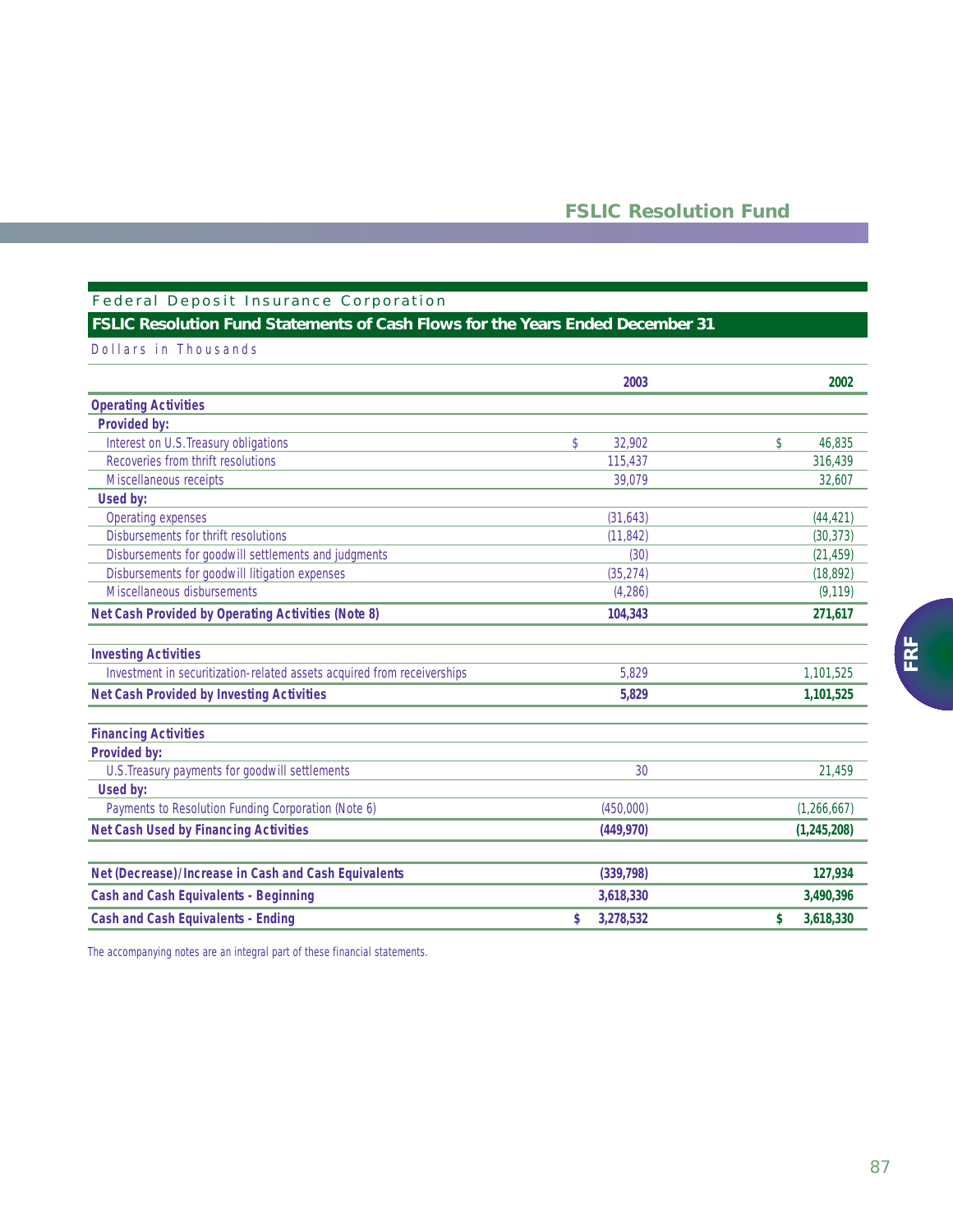**Notes to the Financial Statements December 31, 2003 and 2002**

### **11. Legislative History and Operations/Dissolution of the FSLIC Resolution Fund**

### **Legislative History**

The Federal Deposit Insurance Corporation (FDIC) is the independent deposit insurance agency created by Congress in1933 to maintain stability and public confidence in the nation's banking system. Provisions that govern the operations of the FDIC are generally found in the Federal Deposit Insurance (FDI) Act, as amended, (12 U.S.C. 1811, *et seq*). In carrying out the purposes of the FDI Act, as amended, the FDIC insures the deposits of banks and savings associations, and in cooperation with other federal and state agencies, promotes the safety and soundness of insured depository institutions by identifying, monitoring and addressing risks to the deposit insurance funds established in the FDI Act, as amended. In addition, FDIC is charged with responsibility for the sale of remaining assets and satisfaction of liabilities associated with the former Federal Savings and Loan Insurance Corporation (FSLIC) and the Resolution Trust Corporation (RTC).

The U.S. Congress created the FSLIC through the enactment of the National Housing Act of 1934. The Financial Institutions Reform, Recovery, and Enforcement Act of 1989 (FIRREA) abolished the insolvent FSLIC, created the FSLIC Resolution Fund (FRF), and transferred the assets and liabilities of the FSLIC to the FRF–except those assets and liabilities transferred to the RTC–effective on August 9, 1989.

The FIRREA was enacted to reform, recapitalize, and consolidate the federal deposit insurance system. In addition to the FRF, FIRREA created the Bank Insurance Fund (BIF) and the Savings Association Insurance Fund (SAIF). It also designated the FDIC as the administrator of these funds. All three funds are maintained separately to carry out their respective mandates.

The FIRREA created the RTC to manage and resolve all thrifts previously insured by the FSLIC for which a conservator or receiver was appointed during the period January 1,1989, through August 8,1992. Resolution responsibility was subsequently extended and ultimately transferred from the RTC to the SAIF on July 1, 1995. The FIRREA established the Resolution Funding Corporation (REFCORP) to provide part of the initial funds used by the RTC for thrift resolutions.

The RTC Completion Act of 1993 (RTC Completion Act) terminated the RTC as of December 31, 1995. All remaining assets and liabilities of the RTC were transferred to the FRF on January 1,1996. Today, the FRF consists of two distinct pools of assets and liabilities: one composed of the assets and liabilities of the FSLIC transferred to the FRF upon the dissolution of the FSLIC (FRF-FSLIC), and the other composed of the RTC assets and liabilities (FRF-RTC). The assets of one pool are not available to satisfy obligations of the other.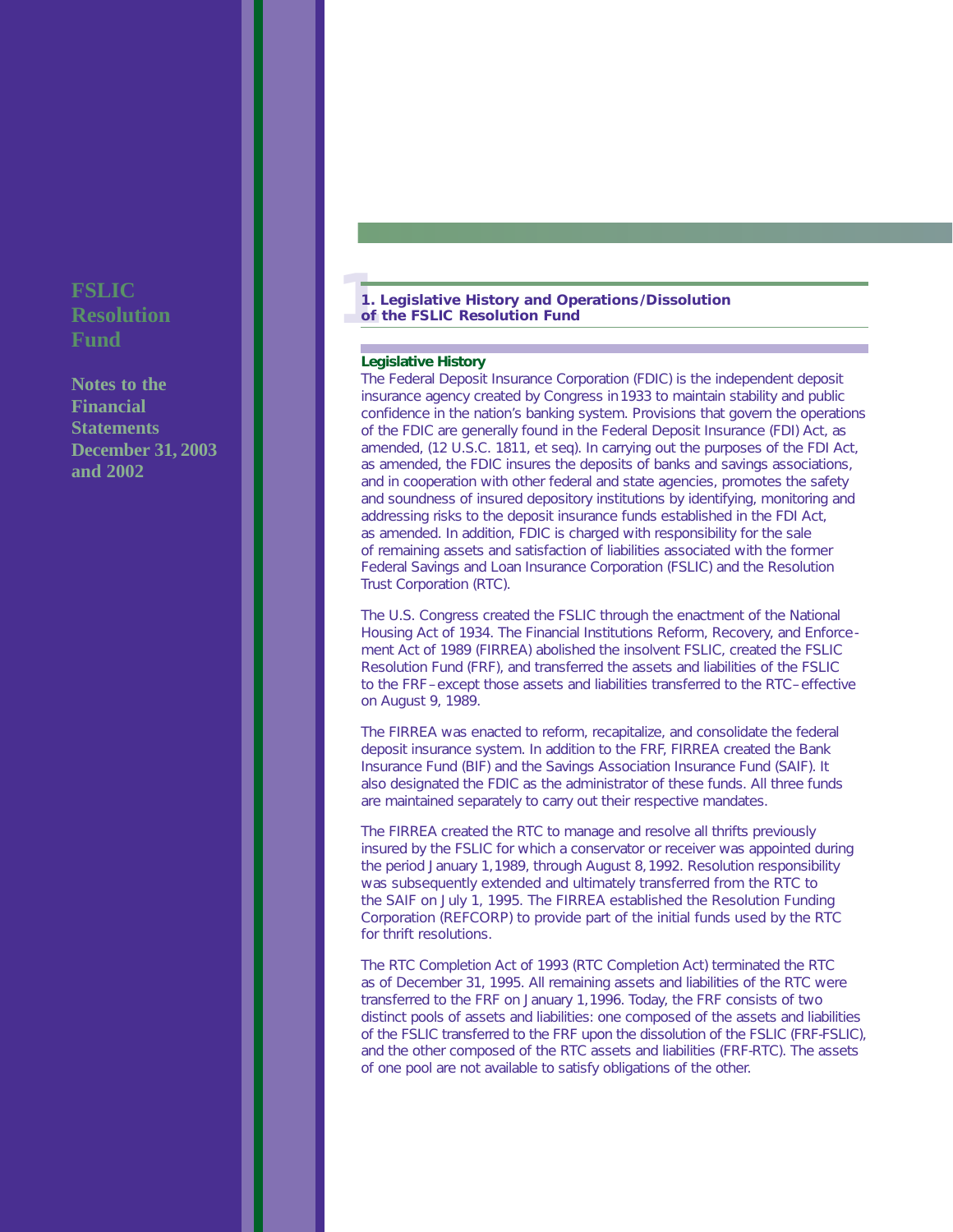#### **Operations/Dissolution of the FRF**

The FRF will continue operations until all of its assets are sold or otherwise liquidated and all of its liabilities are satisfied. Any funds remaining in the FRF-FSLIC will be paid to the U.S. Treasury. Any remaining funds of the FRF-RTC will be distributed to the REFCORP to pay the interest on the REFCORP bonds. In addition, the FRF-FSLIC has available until expended \$602.2 million in appropriations to facilitate, if required, efforts to wind up the resolution activity of the FRF-FSLIC.

The FDIC has conducted an extensive review and cataloging of FRF's remaining assets and liabilities and is continuing to explore approaches for concluding FRF's activities. An executive-level Steering Committee was established in 2003 to facilitate the FRF dissolution. Some of the issues and items that remain open in FRF are: 1) criminal restitution orders (generally have from 5 to 10 years remaining); 2) litigation claims and judgments obtained against officers and directors and other professionals responsible for causing thrift losses (judgments generally vary from 5 to 10 years); 3) numerous assistance agreements entered into by the former FSLIC (FRF could continue to receive tax sharing benefits through year 2020); 4) goodwill and Guarini litigation (no final date for resolution has been established; see Note 4); and 5) environmentally impaired owned real estate assets. FDIC is considering whether enabling legislation or other measures may be needed to accelerate liquidation of the remaining FRF assets and liabilities. The FRF could realize substantial recoveries from item 3 ranging from \$235 million to \$760 million; however, any associated recoveries are not reflected in FRF's financial statements given the significant uncertainties surrounding the ultimate outcome.

### **Receivership Operations**

The FDIC is responsible for managing and disposing of the assets of failed institutions in an orderly and efficient manner. The assets held by receivership entities, and the claims against them, are accounted for separately from FRF assets and liabilities to ensure that receivership proceeds are distributed in accordance with applicable laws and regulations. Also, the income and expenses attributable to receiverships are accounted for as transactions of those receiverships. Receiverships are billed by the FDIC for services provided on their behalf.

# **2 2. Summary of Significant Accounting Policies**

### **General**

These financial statements pertain to the financial position, results of operations, and cash flows of the FRF and are presented in conformity with U.S. generally accepted accounting principles (GAAP). These statements do not include reporting for assets and liabilities of closed thrift institutions for which the FDIC acts as receiver. Periodic and final accountability reports of the FDIC's activities as receiver are furnished to courts, supervisory authorities, and others as required.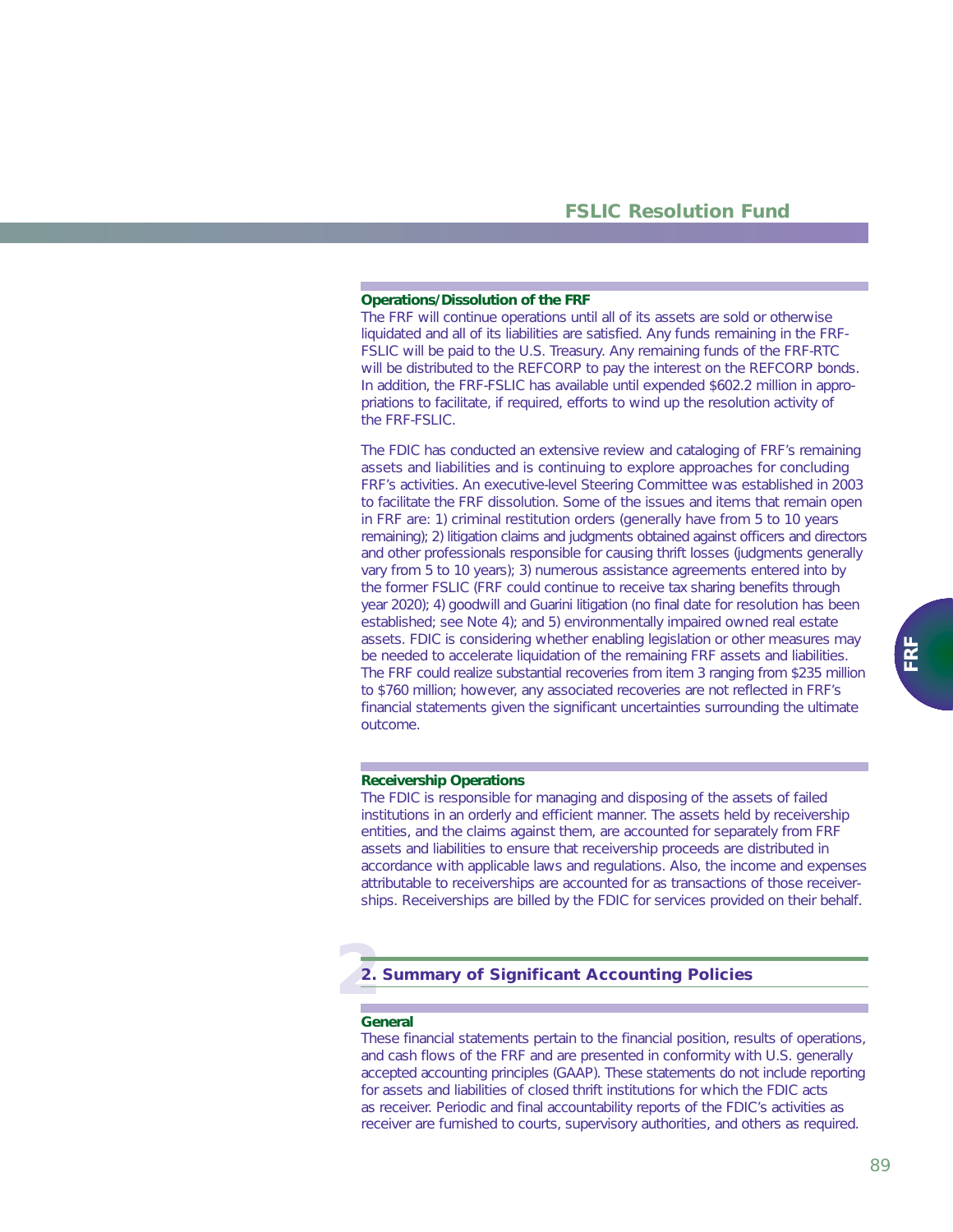### **Use of Estimates**

Management makes estimates and assumptions that affect the amounts reported in the financial statements and accompanying notes. Actual results could differ from these estimates. Where it is reasonably possible that changes in estimates will cause a material change in the financial statements in the near term, the nature and extent of such changes in estimates have been disclosed. The more significant estimates include allowance for losses on receivables from thrift resolutions and the estimated losses for litigation.

#### **Fair Value of Financial Instruments**

Cash equivalents, which consist of Special U.S. Treasury Certificates, are shortterm, highly liquid investments with original maturities of three months or less and are shown at fair value. The carrying amount of short-term receivables and accounts payable and other liabilities approximates their fair market value, due to their short maturities.

The investment in securitization-related assets acquired from receiverships is adjusted to fair value at each reporting date using a valuation model that estimates the present value of estimated expected future cash flows discounted for market and credit risks. Additionally, the credit enhancement reserves, which resulted from swap transactions, are valued by applying a historical loss rate to estimate loss amounts (see Note 3).

The net receivable from thrift resolutions is influenced by the underlying valuation of receivership assets. This corporate receivable is unique and the estimate presented is not indicative of the amount that could be realized in a sale to the private sector. Such a sale would require indeterminate, but substantial, discounts for an interested party to profit from these assets because of credit and other risks. Consequently, it is not practicable to estimate its fair market value.

### **Cost Allocations Among Funds**

Operating expenses not directly charged to the FRF, the BIF, and the SAIF are allocated to all funds using workload-based allocation percentages. These percentages are developed during the annual corporate planning process and through supplemental functional analyses.

### **Related Parties**

The nature of related parties and a description of related party transactions are discussed in Note 1 and disclosed throughout the financial statements and footnotes.

### **Reclassifications**

Reclassifications have been made in the 2002 financial statements to conform to the presentation used in 2003.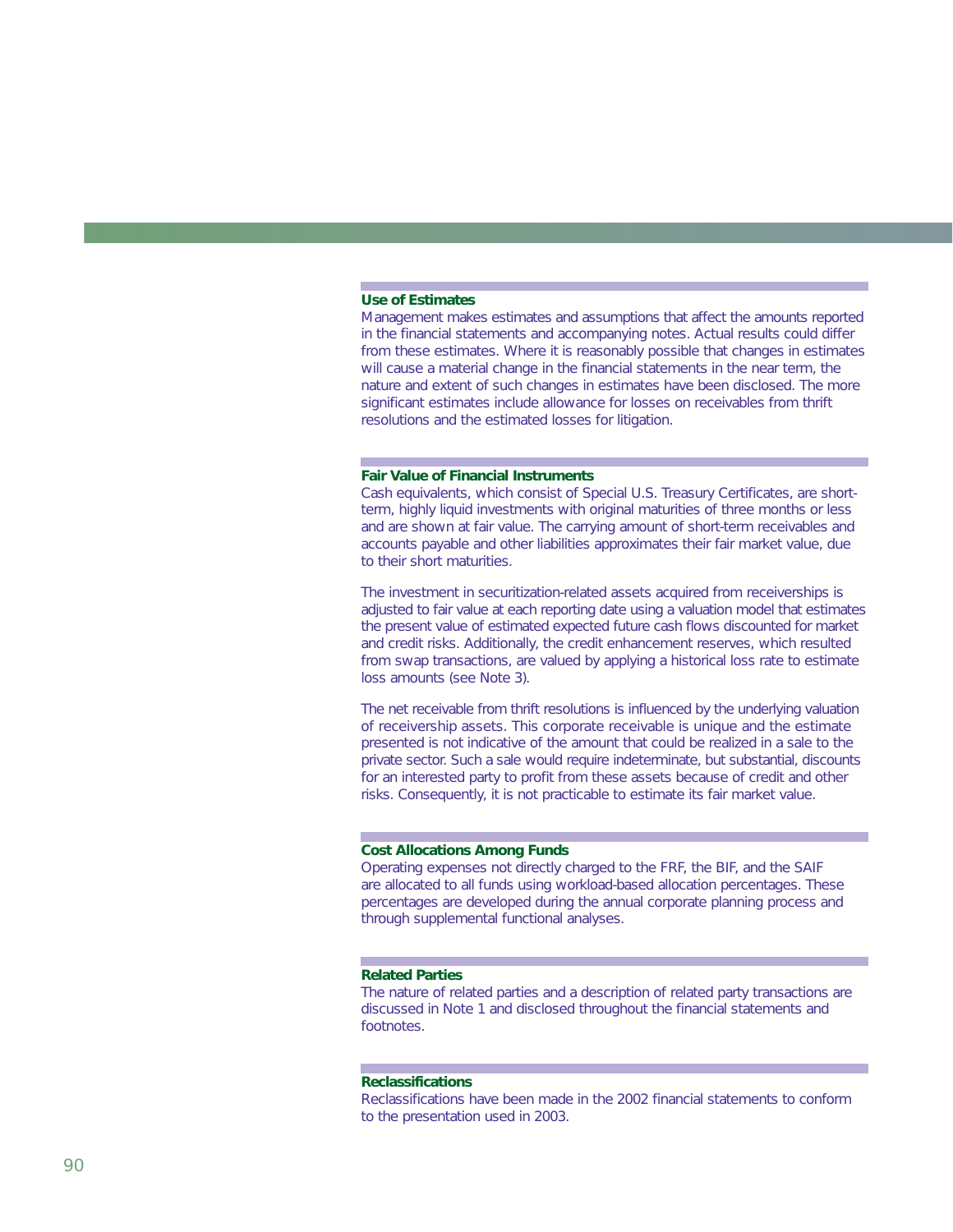# **3 3. Receivables From Thrift Resolutions and Other Assets, Net**

### **Receivables From Thrift Resolutions**

The receivables from thrift resolutions include payments made by the FRF to cover obligations to insured depositors, advances to receiverships for working capital, and administrative expenses paid on behalf of receiverships. Any related allowance for loss represents the difference between the funds advanced and/or obligations incurred and the expected repayment. Assets held by the FDIC in its receivership capacity for the former FSLIC and SAIF-insured institutions are a significant source of repayment of the FRF's receivables from thrift resolutions. As of December 31, 2003, 52 of the 850 FRF receiverships remain active primarily due to unresolved litigation, including Goodwill and Guarini matters.

As of December 31, 2003 and 2002, FRF receiverships held assets with a book value of \$215 million and \$290 million, respectively (including cash, investments, and miscellaneous receivables of \$114 million and \$146 million at December 31, 2003 and 2002, respectively). The estimated cash recoveries from the management and disposition of these assets that are used to derive the allowance for losses are based on a sampling of receivership assets. The sampled assets are generally valued by estimating future cash recoveries, net of applicable liquidation cost estimates, and then discounting these net cash recoveries using current market-based risk factors based on a given asset's type and quality. Resultant recovery estimates are extrapolated to the non-sampled assets in order to derive the allowance for loss on the receivable. These estimated recoveries are regularly evaluated, but remain subject to uncertainties because of potential changes in economic and market conditions. Such uncertainties could cause the FRF's actual recoveries to vary from the level currently estimated.

#### **Investment in Securitization-Related Assets Acquired from Receiverships**

This investment is classified as available-for-sale with unrealized gains and losses included in Resolution Equity. Realized gains and losses are recorded based upon the difference between the proceeds at termination of the deal and the book value of the investment and are included as components of Net Income. As of December 31, 2003, this investment includes credit enhancement reserves valued at \$69 million and residual certificates valued at \$21 million. The last securitization deal, valued at \$60 million (including \$39 million in credit enhancement reserves and \$21 million in residual certificates), is expected to terminate in 2004. The remaining \$30 million in credit enhancement reserves resulted from swap transactions where the former RTC received mortgage-backed securities in exchange for single-family mortgage loans. The former RTC supplied credit enhancement reserves for the mortgage loans in the form of cash collateral to cover future credit losses over the remaining life of the loans. These reserves may cover future credit losses through 2018.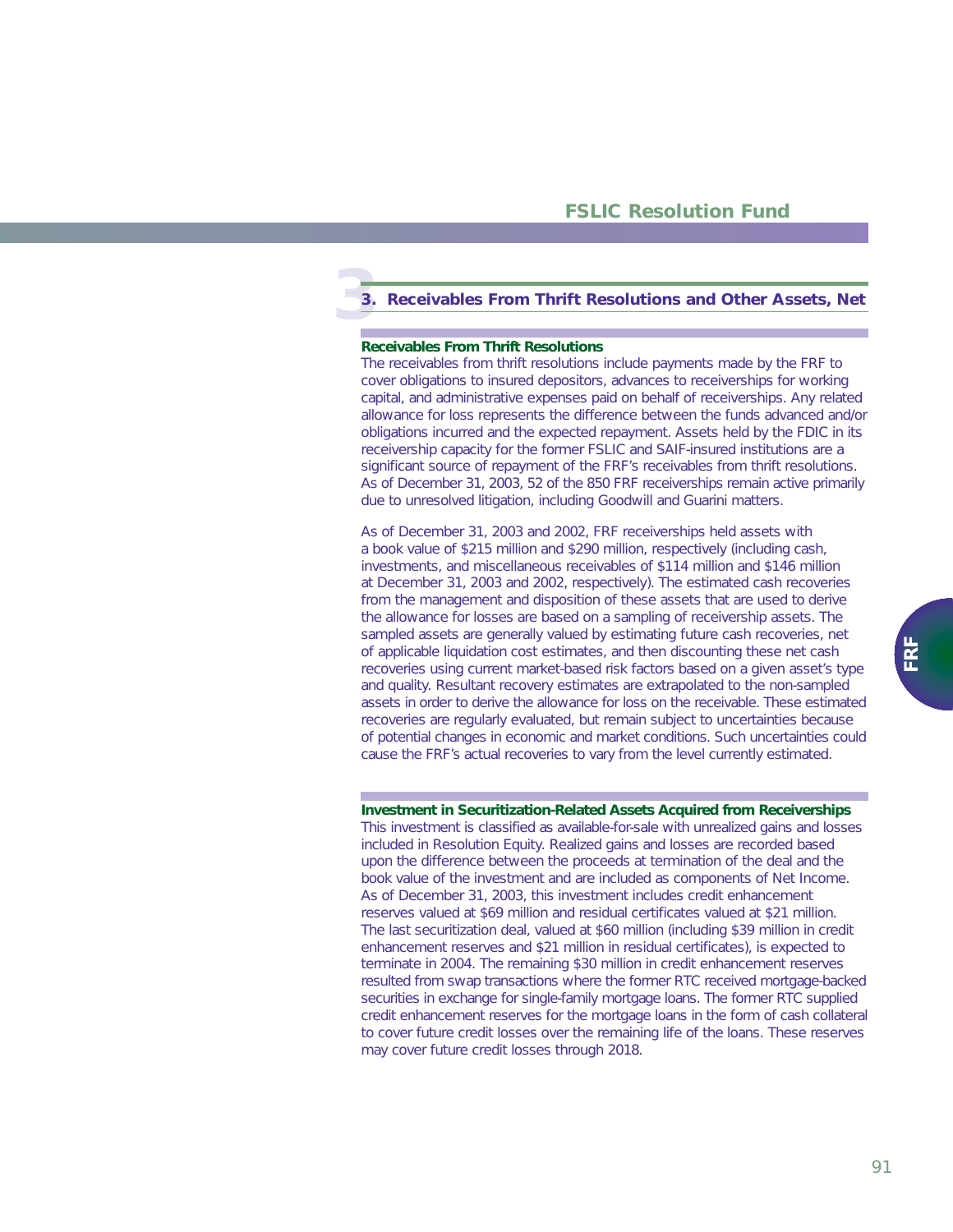### **Receivables From Thrift Resolutions and Other Assets, Net at December 31**

Dollars in Thousands

|                                                                         | 2003         | 2002           |
|-------------------------------------------------------------------------|--------------|----------------|
| Receivables from closed thrifts                                         | 22,940,793   | 27,636,213     |
| Allowance for losses                                                    | (22,846,309) | (27, 504, 909) |
| <b>Receivables from Thrift Resolutions, Net</b>                         | 94.484       | 131,304        |
| Investment in securitization-related assets acquired from receiverships | 90.272       | 98.114         |
| Other assets                                                            | 13.676       | 22.511         |
| <b>Total</b>                                                            | 198,432      | 251.929        |

Gross receivables from thrift resolutions and the investment in securitizationrelated assets subject the FRF to credit risk. An allowance for loss of \$22.8 billion, or 99.6% of the gross receivable, was recorded as of December 31, 2003. Of the remaining 0.4% of the gross receivable, over three-fourths of the receivable is expected to be repaid from receivership cash, investments, and pledged cash reserves. The credit risk related to the pledged cash reserves is limited since the majority of these assets are evaluated annually and have experienced minimal losses.

The value of the investment in securitization-related assets is influenced by the economy of the area relating to the underlying loans. Of this investment, \$42.4 million of the underlying mortgages are located in California and \$27.2 million of loans are located in New Jersey. No other state accounted for a material portion of the investment.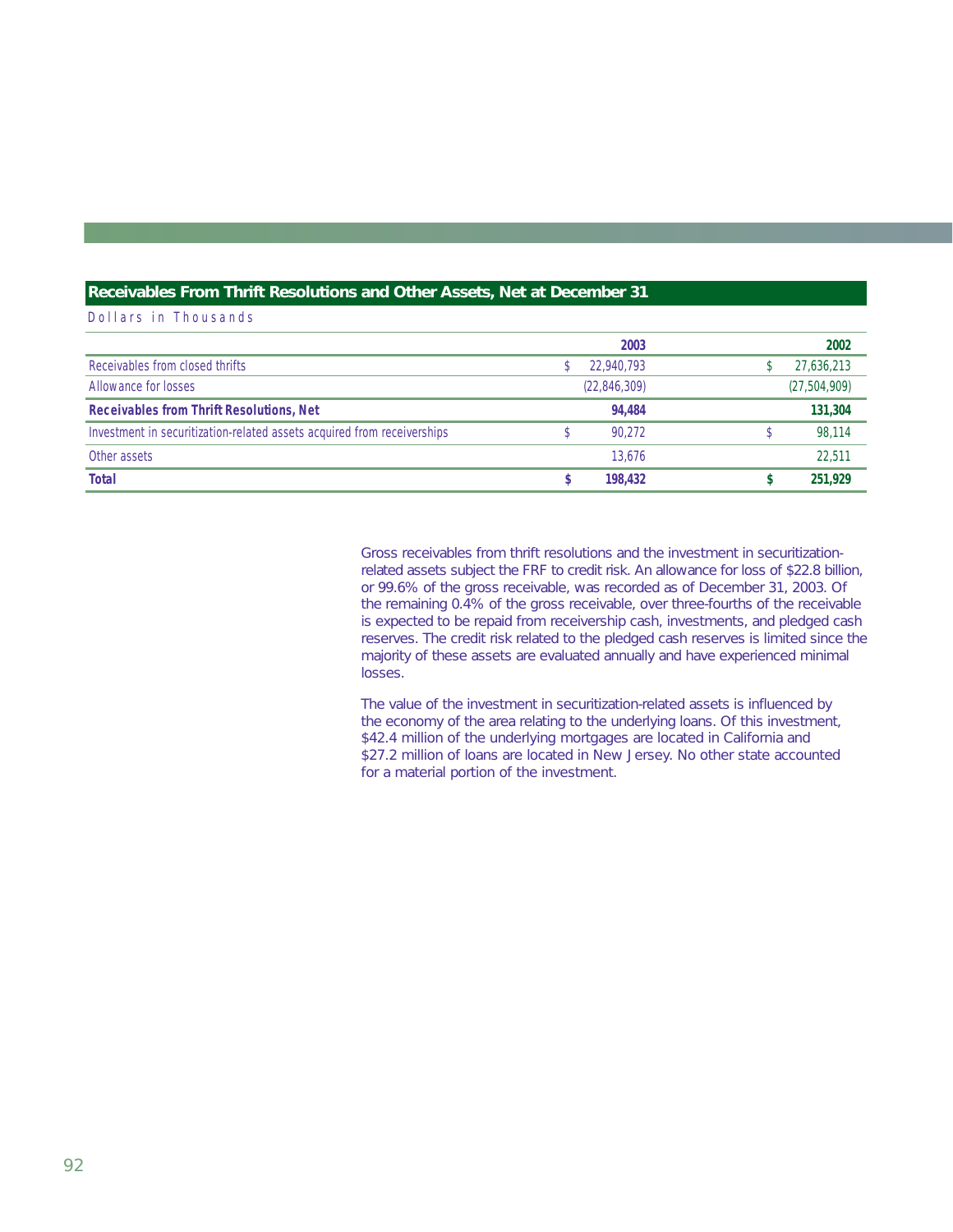# **4 4. Contingent Liabilities for:**

#### **Litigation Losses**

The FRF records an estimated loss for unresolved legal cases to the extent those losses are considered probable and reasonably estimable. In addition to the amount recorded as probable, the FDIC has determined that losses from unresolved legal cases totaling \$39 million are reasonably possible.

### **Additional Contingency**

#### *Goodwill Litigation*

In *United States v. Winstar Corp*., 518 U.S. 839 (1996), the Supreme Court held that when it became impossible following the enactment of FIRREA in 1989 for the federal government to perform certain agreements to count goodwill toward regulatory capital, the plaintiffs were entitled to recover damages from the United States. Approximately 61 cases are pending against the United States based on alleged breaches of these agreements.

On July 22, 1998, the Department of Justice's (DOJ's) Office of Legal Counsel (OLC) concluded that the FRF is legally available to satisfy all judgments and settlements in the Goodwill Litigation involving supervisory action or assistance agreements. OLC determined that nonperformance of these agreements was a contingent liability that was transferred to the FRF on August 9, 1989, upon the dissolution of the FSLIC. Under the analysis set forth in the OLC opinion, as liabilities transferred on August 9, 1989, these contingent liabilities for future nonperformance of prior agreements with respect to supervisory goodwill were transferred to the FRF-FSLIC, which is that portion of the FRF encompassing the obligations of the former FSLIC. The FRF-RTC, which encompasses the obligations of the former RTC and was created upon the termination of the RTC on December 31, 1995, is not available to pay any settlements or judgments arising out of the Goodwill Litigation. On July 23, 1998, the U.S.Treasury determined, based on OLC's opinion, that the FRF is the appropriate source of funds for payments of any such judgments and settlements.

The lawsuits comprising the Goodwill Litigation are against the United States and as such are defended by the DOJ. On December 1, 2003, the DOJ again informed the FDIC that it is "unable at this time to provide a reasonable estimate of the likely aggregate contingent liability resulting from the *Winstar*-related cases." This uncertainty arises, in part, from the existence of significant unresolved issues pending at the appellate or trial court level, as well as the unique circumstances of each case.

The FDIC believes that it is probable that additional amounts, possibly substantial, may be paid from the FRF-FSLIC as a result of judgments and settlements in the Goodwill Litigation. Based on the response from the DOJ, the FDIC is unable to estimate a range of loss to the FRF-FSLIC from the Goodwill Litigation. However, the FRF can draw from an appropriation provided by Section 110 of the Department of Justice Appropriations Act, 2000 (Public Law 106-113,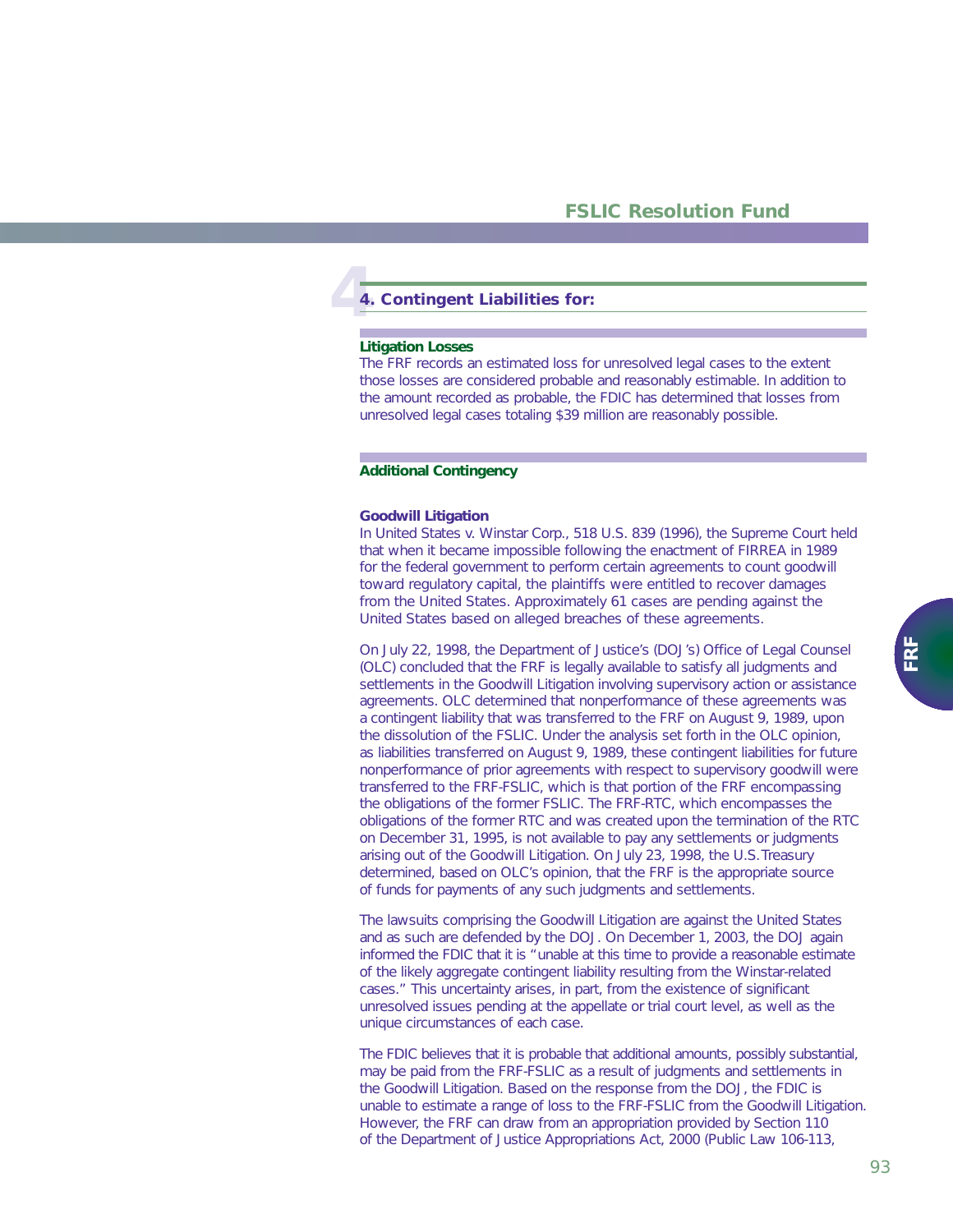Appendix A, Title I, 113 Stat. 1501A-3, 1501A-20) such sums as may be necessary for the payment of judgments and compromise settlements in the Goodwill Litigation. This appropriation is to remain available until expended. Because an appropriation is available to pay such judgments and settlements, any liabilities for the Goodwill Litigation should have no impact on the financial condition of the FRF-FSLIC.

In addition, the FRF-FSLIC pays the goodwill litigation expenses incurred by DOJ based on a Memorandum of Understanding (MOU) dated October 2, 1998, between the FDIC and DOJ. Under the terms of the MOU, the FRF-FSLIC paid \$33.3 million and \$17.5 million to DOJ for fiscal years 2004 and 2003, respectively. DOJ returns any unused fiscal year funding to the FRF unless special circumstances warrant these funds be carried over and applied against current fiscal year charges. In April 2003, DOJ returned \$20 million of unused fiscal year funds. At September 30, 2003, DOJ had \$19.9 million in unused funds that were applied against FY 2004 charges of \$53.2 million.

#### *Guarini Litigation*

Paralleling the goodwill cases are eight similar cases alleging that the government breached agreements regarding tax benefits associated with certain FSLICassisted acquisitions. These agreements allegedly contained the promise of tax deductions for losses incurred on the sale of certain thrift assets purchased by plaintiffs, from the FSLIC, even though the FSLIC provided the plaintiffs with tax-exempt reimbursement. A provision in the Omnibus Budget Reconciliation Act of 1993 (popularly referred to as the "Guarini legislation") eliminated the tax deductions for these losses.

To date, there have been liability determinations in six of the eight "Guarini" cases. The United States Court of Federal Claims has entered an award for the plaintiffs in three of these cases and appeals have been filed by DOJ. A decision on liability has not been made in the seventh case, and the eighth case was settled during 2002 for \$20 thousand.

The FDIC believes that it is possible that substantial amounts may be paid from the FRF-FSLIC as a result of the judgments and settlements from the "Guarini litigation."However, because the litigation of damages computation is still ongoing, the amount of the damages is not estimable at this time.

### **Representations and Warranties**

As part of the RTC's efforts to maximize the return from the sale of assets from thrift resolutions, representations and warranties, and guarantees were offered on certain loan sales. The majority of loans subject to these agreements have most likely been paid off or refinanced due to the current interest rate climate or the period for filing claims has expired. However, there is no reporting mechanism to determine the aggregate amount of remaining loans. Therefore, the FDIC is unable to provide an estimate of maximum exposure to the FRF. Based on the above and our history of claims processed, the FDIC believes that any future representation and warranty liability to the FRF would be minimal.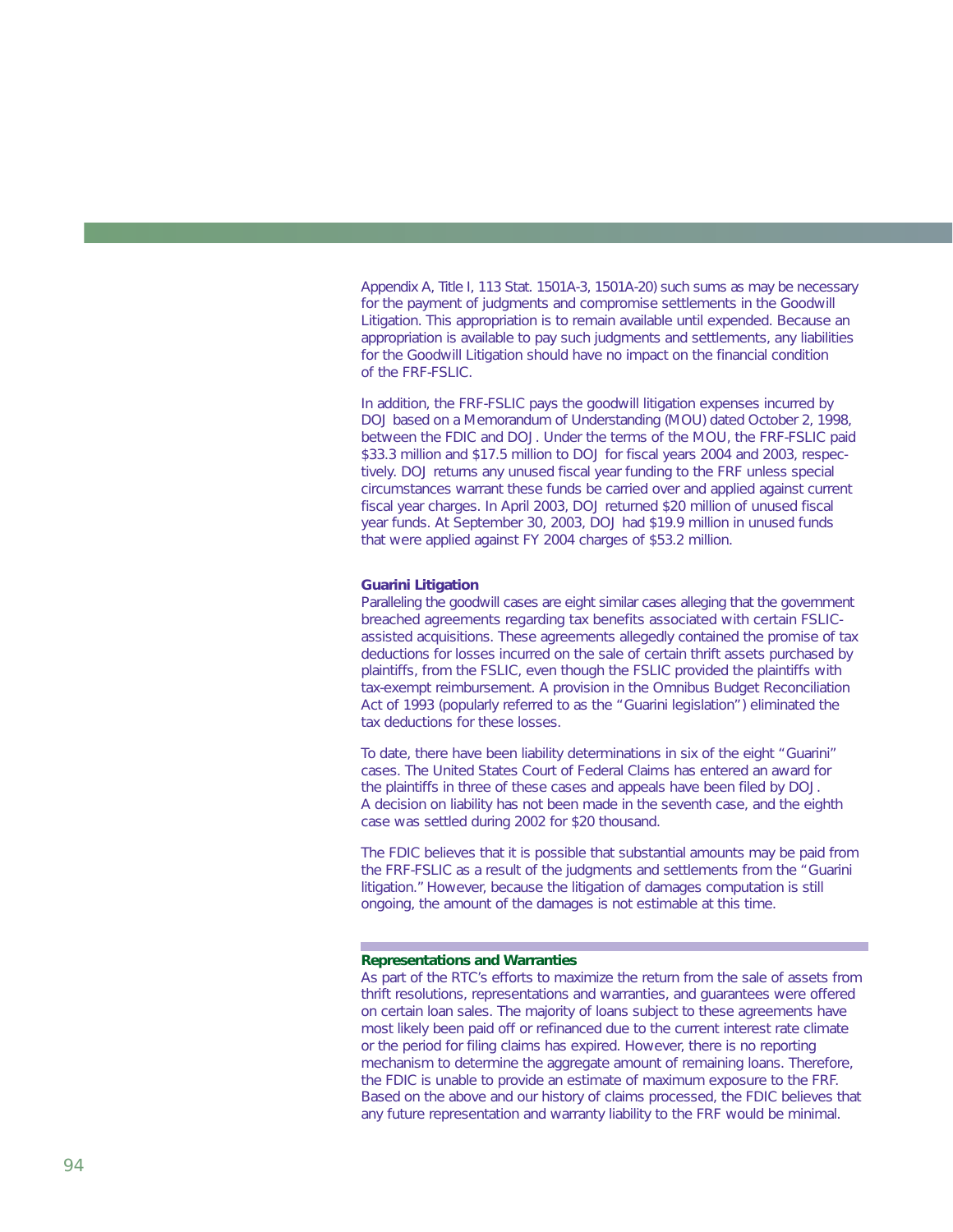# **5**. **5. Provision for Losses**

The provision for losses was a negative \$58 million and a negative \$149 million for 2003 and 2002, respectively. In 2003, the negative provision was primarily due to lower estimated losses for assets in liquidation and recoveries of net tax benefits sharing from assistance agreements. The negative provision in 2002 was primarily due to the recoveries of net tax benefits sharing from assistance agreements.

# **6 6. Resolution Equity**

As stated in the Legislative History section of Note 1, the FRF is comprised of two distinct pools: the FRF-FSLIC and the FRF-RTC. The FRF-FSLIC consists of the assets and liabilities of the former FSLIC. The FRF-RTC consists of the assets and liabilities of the former RTC. Pursuant to legal restrictions, the two pools are maintained separately and the assets of one pool are not available to satisfy obligations of the other.

The following table shows the contributed capital, accumulated deficit, and resulting resolution equity for each pool.

### **Resolution Equity at December 31, 2003**

### Dollars in Thousands

|                                                        |                  |                | <b>FRF</b>          |
|--------------------------------------------------------|------------------|----------------|---------------------|
|                                                        | <b>FRF-FSLIC</b> | <b>FRF-RTC</b> | <b>Consolidated</b> |
| Contributed capital - beginning                        | 44,178,484       | 82,649,337     | 126,827,821         |
| Add: U.S. Treasury payments for goodwill settlement    | 30               |                | 30                  |
| Less: REFCORP payments                                 |                  | (450,000)      | (450,000)           |
| <b>Contributed capital - ending</b>                    | 44,178,514       | 82,199,337     | 126,377,851         |
| Accumulated deficit                                    | (41, 241, 633)   | (81, 721, 303) | (122, 962, 936)     |
| Less: Unrealized gain on available-for-sale securities |                  | 41,499         | 41,499              |
| <b>Accumulated deficit, net</b>                        | (41, 241, 633)   | (81,679,804)   | (122, 921, 437)     |
| <b>Total</b>                                           | 2,936,881        | 519,533        | 3,456,414           |

### **Contributed Capital**

To date, the FRF-FSLIC and the former RTC received \$43.5 billion and \$60.1 billion from the U.S. Treasury, respectively. These payments were used to fund losses from thrift resolutions prior to July 1, 1995. Additionally, the FRF-FSLIC issued \$670 million in capital certificates to the FICO and the RTC issued \$31.3 billion of these instruments to the REFCORP. FIRREA prohibited the payment of dividends on any of these capital certificates. Through December 31, 2003, the FRF-RTC has returned \$4.556 billion to the U.S. Treasury and made payments of \$4.572 billion to the REFCORP. These actions serve to reduce contributed capital.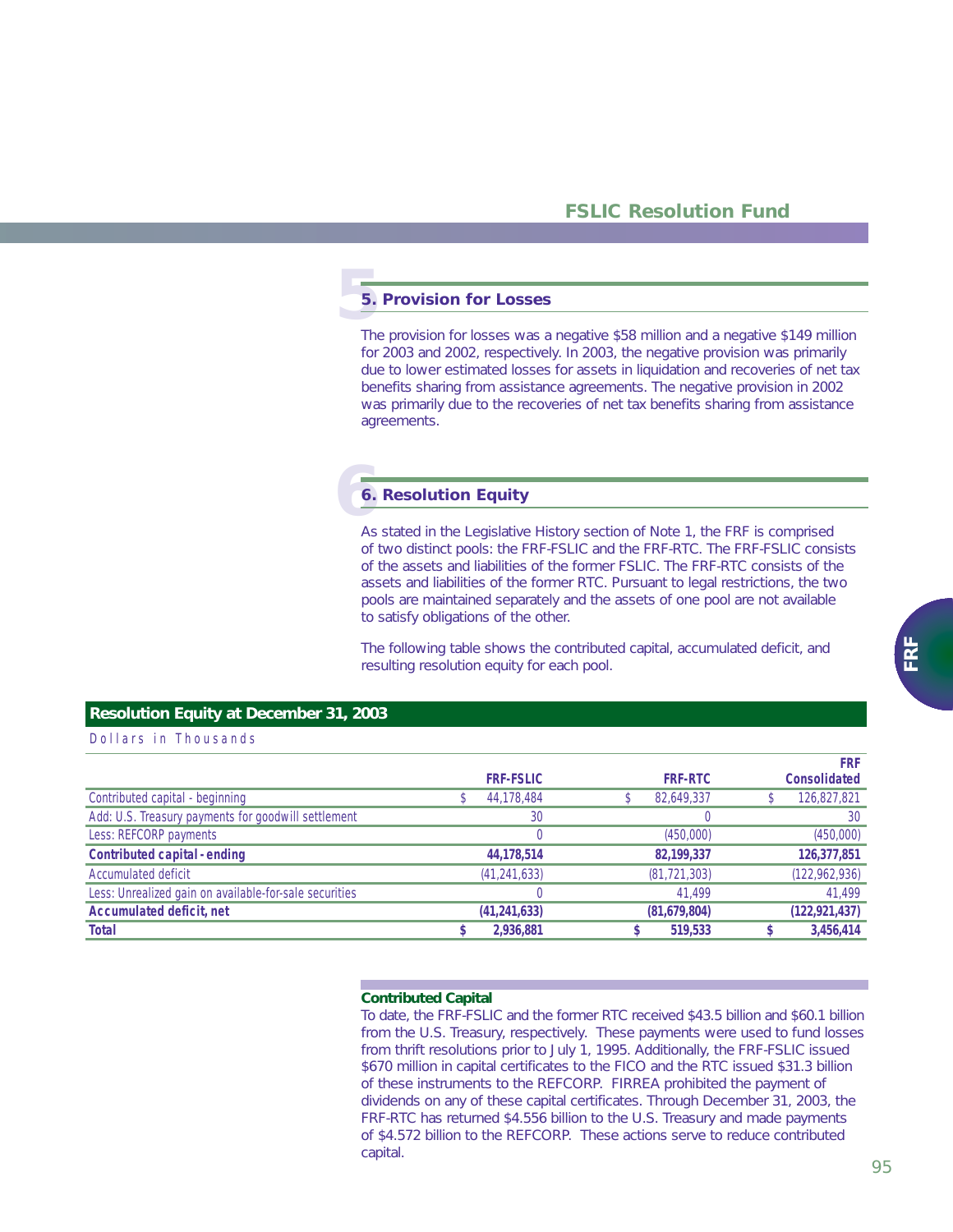### **Accumulated Deficit**

The accumulated deficit represents the cumulative excess of expenses over revenue for activity related to the FRF-FSLIC and the FRF-RTC. Approximately \$29.8 billion and \$87.9 billion were brought forward from the former FSLIC and the former RTC on August 9, 1989, and January 1, 1996, respectively. The FRF-FSLIC accumulated deficit has increased by \$11.4 billion, whereas the FRF-RTC accumulated deficit has decreased by \$6.3 billion, since their dissolution dates.

# **7 7. Employee Benefits**

### **Pension Benefits**

Eligible FDIC employees (permanent and term employees with appointments exceeding one year) are covered by the federal government retirement plans, either the Civil Service Retirement System (CSRS) or the Federal Employees Retirement System (FERS). Although the FRF contributes a portion of pension benefits for eligible employees, it does not account for the assets of either retirement system.

The FRF also does not have actuarial data for accumulated plan benefits or the unfunded liability relative to eligible employees. These amounts are reported on and accounted for by the U.S. Office of Personnel Management. The FRF's pro rata share of pension-related expenses was \$2.2 million and \$4.6 million, as of December 31, 2003 and 2002, respectively.

### **Postretirement Benefits Other Than Pensions**

Beginning in 2003, the FRF no longer records a liability for the postretirement benefits of life and dental insurance as a result of FDIC's change in funding policy for these benefits and elimination of the separate entity. In implementing this change, management decided not to allocate either the plan assets or the revised net accumulated postretirement benefit obligation (a long-term liability) to FRF due to the expected dissolution of the Fund in the short-term. However, FRF does continue to pay its proportionate share of the yearly claim expenses associated with these benefits.